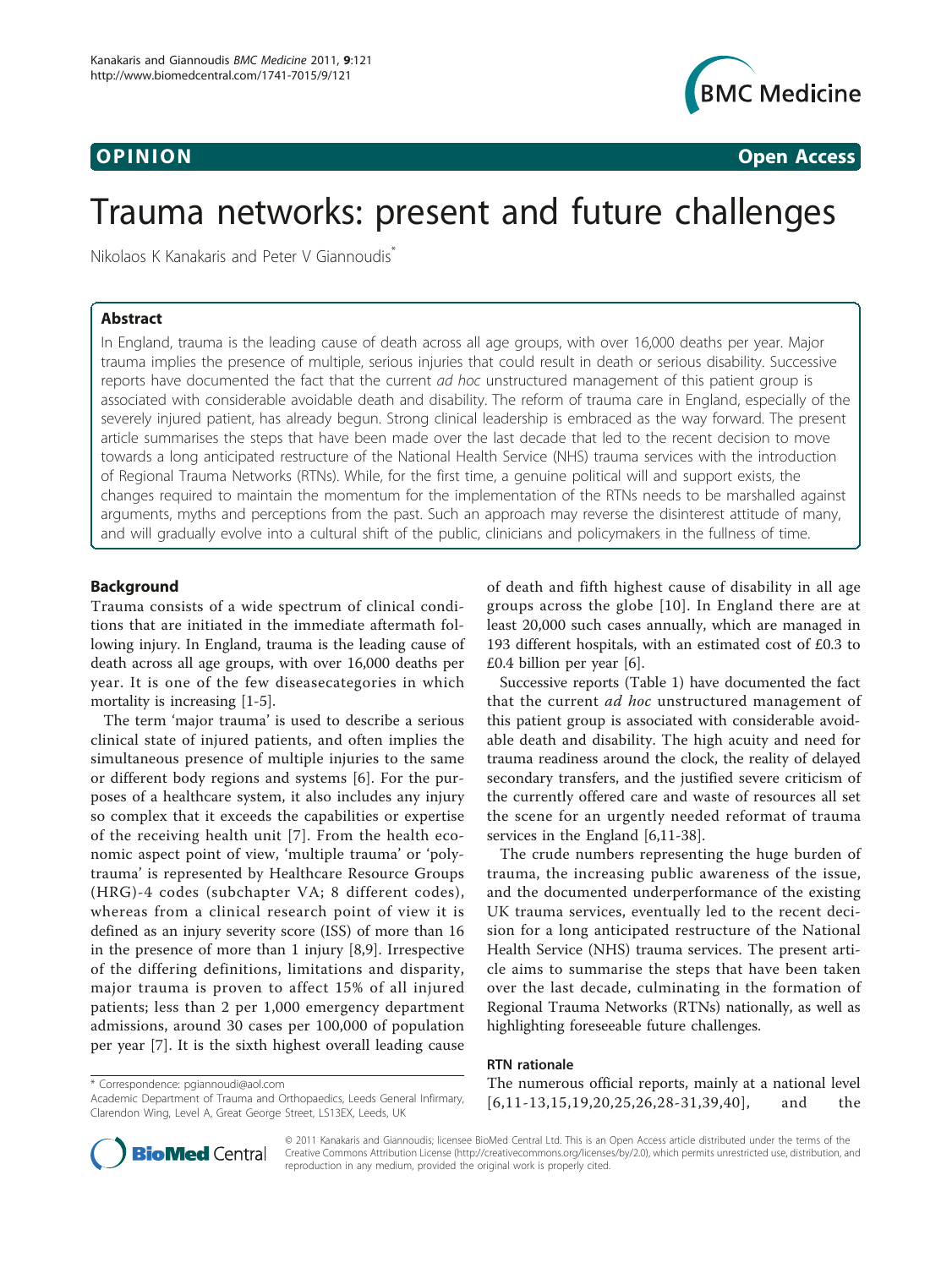# <span id="page-1-0"></span>Table 1 Calendar of related past events

| Source, year                                      | <b>Statement</b>                                                                                                                                                                                                                                                                                          | Recommendation                                                                                                                                                                                                            |
|---------------------------------------------------|-----------------------------------------------------------------------------------------------------------------------------------------------------------------------------------------------------------------------------------------------------------------------------------------------------------|---------------------------------------------------------------------------------------------------------------------------------------------------------------------------------------------------------------------------|
| Osmond-Clark H,<br>1961-1975<br>$[11 - 13]$       | 'Casualty department' staffed by casualty officers, usually senior<br>house officers (SHOs) who had been qualified for 1 or 2 years.<br>Senior cover was negligible.                                                                                                                                      | Tripartite scheme of peripheral casualty units, DGH accident<br>centres and a regional major injury unit serving a population of<br>1 to 2 million                                                                        |
| Cales RH and<br>Trunkey DD,<br>1985 [14]          | Effect of a regional trauma system in reducing trauma mortality<br>(USA)                                                                                                                                                                                                                                  | Use of 'preventable trauma deaths' as an evaluation tool of<br>effectiveness                                                                                                                                              |
| RCSE report,<br>1988 [15]                         | Great discrepancy and deficiencies in existing emergency<br>services. Serious deficiencies in the management of seriously<br>injured patients.                                                                                                                                                            | Establishment of trauma centres. Introduction of ATLS in the<br>UK. Three pilot trauma centres in the UK (Royal London<br>Hospital, the John Radcliffe Hospital in Oxford and North-<br>Staffordshire Hospital in Stoke). |
| Anderson ID,<br>1988 [16]                         | Preventable trauma deaths over 33% in England and Wales                                                                                                                                                                                                                                                   | Need for changes in trauma-related services                                                                                                                                                                               |
| BOA report,<br>1989 [17]                          | Too many small units and too few consultants with a special<br>interest in trauma care. Considerable resource implications of<br>trauma centres (American model).                                                                                                                                         | Services should be concentrated. Need for expansion of<br>consultant numbers.                                                                                                                                             |
| Redmond AD,<br>1991 [18]                          | First trauma centre in the UK (North Staffordshire Hospital<br>Centre). Cost effectiveness and appropriateness evaluation.                                                                                                                                                                                | Use of pilot programmes to template needed changes                                                                                                                                                                        |
| NAO report,<br>1992 [19]                          | Deficiencies in NHS Accident and Emergency (A&E)<br>Departments in England                                                                                                                                                                                                                                | Information and Actions are required. Early and continuing<br>improvements are needed. How trauma audit should be taken<br>forward.                                                                                       |
| BOA report,<br>1992 [20]                          | Review of 263 hospitals in the UK identified deficiencies in staff<br>and equipment. Trauma services had not kept pace with<br>technical advances. Many units were too small to sustain an<br>adequate standard of care.                                                                                  | Need for Regional Trauma Centre with its multidisciplinary<br>arrangements. Set standards for the facilities required in a DGH.<br>Rapid transfer to suitable hospital. Direct involvement of senior<br>clinicians.       |
| MTOS Study,<br>Yates DW et al.,<br>1992 [21]      | Initial resuscitation by junior staff in more than 50% of the<br>cases. Delays in providing experienced staff and timely<br>operations. Mortality varies inexplicably between hospitals.<br>Significantly higher mortality rate for blunt trauma than in the<br>US.                                       | Reformation of Trauma Services. Early senior staff involvement.                                                                                                                                                           |
| <b>UK-TARN</b><br>formation, 1993<br>$[22]$       | Creation of Data Collection Network related to trauma                                                                                                                                                                                                                                                     | Recording performance and allowing the rationalisation of<br>implemented changes to the trauma services                                                                                                                   |
| Rowley DI, 1993<br>$[23]$                         | Lack of A&E consultants (21%). Lack of vital trauma associated<br>specialties (80%). Lack of intensive care facilities (6%).                                                                                                                                                                              | Reformation of trauma services. Early senior staff involvement.                                                                                                                                                           |
| Nicholl J and<br>Turner J, 1997<br>$[24]$         | Evaluation of pilot trauma centre and regional network showed<br>modest reductions in mortality                                                                                                                                                                                                           | Greater integration along the entire trauma care pathway is the<br>priority                                                                                                                                               |
| BOA report,<br>1997 [25]                          | Lower quality of care in comparison to countries such as<br>Germany, Switzerland and the USA                                                                                                                                                                                                              | An integrated network approach to treating trauma patients.<br>Integrated approach based upon a hub and spoke model.                                                                                                      |
| <b>BOA and RCSE</b><br>joint report,<br>2000 [26] | Current system does not assess the quality of life of those that<br>survive. Only 50% of Trusts subscribe to TARN.                                                                                                                                                                                        | Need for nationally coordinated standards of care. Need for<br>systematic audit. Need for the development of outcome<br>measures. Need for geographical trauma systems. Need for a<br>strategy for rehabilitation.        |
| Lecky FE, et al.,<br>2002 [27]                    | Lack of significant improvement in case fatality reduction<br>between 1994 and 2000 according to the UK-TARN data                                                                                                                                                                                         |                                                                                                                                                                                                                           |
| NAO report,<br>2004 [28]                          | Trauma audit has been improved through the establishment of<br>TARN. Still scope for this work to be developed at a regional<br>level                                                                                                                                                                     | Further expansion of the national TARN network. Development<br>of Regional services.                                                                                                                                      |
| NCEPOD report,<br>2007 [6]                        | Deficiencies in both the organisational and clinical aspects of<br>trauma care. Organisation of prehospital care, trauma team<br>response, seniority of staff involvement and immediate in-<br>hospital care was found to be deficient. Less than good care for<br>60% of reviewed major trauma patients. | Need for designated Level 1 trauma centres. Ensure that a<br>trauma team is available 24/7. A consultant must be the team<br>leader for the management of the severely injured patient.                                   |
| Lord Darzi's<br>London report,<br>2007 [29]       | Review of London's healthcare identified stark of inequalities in<br>health outcomes and the quality and safety of patient care not<br>as good as it could, and should, be                                                                                                                                | A trauma system should be put into operation within London.<br>Integration of hospital and prehospital care. Bypass protocols<br>need to be traduced taking the most seriously ill directly to<br>trauma centres.         |
| Lord Darzi's<br>report, 2008 [30]                 | Review of the NHS identified compelling arguments for saving<br>lives by creating specialised centres for major trauma. SHA are<br>asked to begin considering major trauma services.                                                                                                                      | Create specialised centres for major trauma. Development of<br>regional plans from strategic health authorities                                                                                                           |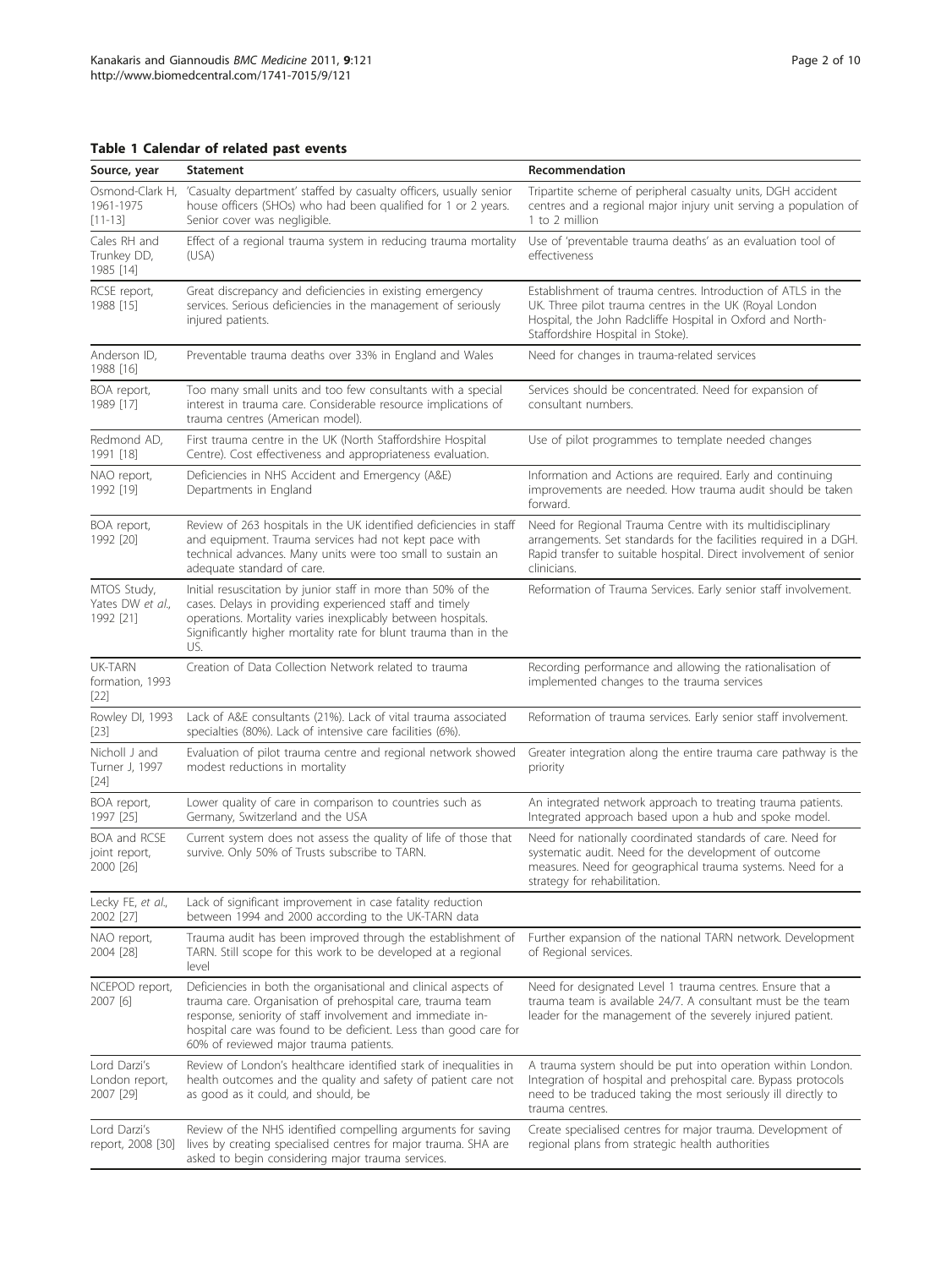#### Table 1 Calendar of related past events (Continued)

| RCSE report,<br>2009 [31]          | Without regionalisation, trauma mortality and morbidity in the<br>UK will remain unacceptably high. The likelihood of dying from<br>injuries has remained static since 1994 despite improvements in<br>trauma care, education and training.                                                                                                                                                                                                                                                                                                                                                              | Individual SHAs need to interpret the guidance to meet their<br>own needs. There is no 'fit-all' scenario. Further development is<br>urgently needed regarding areas as paediatric trauma care,<br>burns care and rehabilitation services.                               |
|------------------------------------|----------------------------------------------------------------------------------------------------------------------------------------------------------------------------------------------------------------------------------------------------------------------------------------------------------------------------------------------------------------------------------------------------------------------------------------------------------------------------------------------------------------------------------------------------------------------------------------------------------|--------------------------------------------------------------------------------------------------------------------------------------------------------------------------------------------------------------------------------------------------------------------------|
| Professor Keith<br>Willett, 2009   | Department of Health appoints a National Clinical Director for<br>Trauma care for the first time.                                                                                                                                                                                                                                                                                                                                                                                                                                                                                                        | National leadership for the implementation of regional trauma<br>networks in England. Commissioning, audit, modelling, metrics,<br>standards, critical care capacity, interventional radiology,<br>rehabilitation, behavioural change, workforce, and training<br>needs. |
| Dr Fiona Moore,<br>2009            | Healthcare for London appoints London's first Trauma Director                                                                                                                                                                                                                                                                                                                                                                                                                                                                                                                                            | Responsible for leading the implementation of new specialist<br>trauma networks across the capital                                                                                                                                                                       |
| NAO report,<br>2010 [19]           | Significant data gaps and a lack of formalised systems remain.<br>Still 59% of hospitals delivering trauma care participate in UK<br>TARN. Major trauma care cannot be delivered cost effectively by<br>all hospitals. Only one hospital has consultant lead services 24/<br>7. A total of 64% of major trauma patients do not receive<br>specialist care. Unacceptable variations in mortality rates,<br>depending on where and when a person receives treatment.<br>Lack of adequate data on level of rehabilitation services. Current<br>funding arrangements do not reflect the actual trauma costs. | SHA to develop regional trauma networks. Designation of<br>hospitals suitable to receive major trauma cases. The DoH to<br>review the financial levers of delivery of major trauma care.                                                                                 |
| London<br>Network, 2010<br>$[32]$  | Initiation of the first comprehensive Trauma Network of the UK.<br>Major Trauma Centres: The Royal London Hospital<br>(Whitechapel), St George's Hospital (Tooting), King's College<br>Hospital (Denmark Hill) and St Mary's Hospital (Paddington).                                                                                                                                                                                                                                                                                                                                                      | Act also as a template for the development of the Regional<br>Trauma Networks across the UK                                                                                                                                                                              |
| Davenport DA,<br>et al., 2010 [33] | The effect of the reform of trauma services at RLH and the<br>introduction of a MDT trauma service in 2003 was identified to<br>have reduced preventable deaths from 9% to 2%, and<br>secondary transfer mortality by 53% versus the national average.<br>Implementation of a specialist trauma service and performance<br>improvement programme is associated with rapid reductions in<br>mortality for the severely injured.                                                                                                                                                                           | Future national major trauma centres should be specialist<br>hospitals, not simply hospitals with specialties                                                                                                                                                            |
| East Midlands<br>Network, 2011     | Nottingham to be the first major trauma centre to start<br>functioning outside London                                                                                                                                                                                                                                                                                                                                                                                                                                                                                                                    | Act also as a template for the development of the Regional<br>Trauma Networks across the UK                                                                                                                                                                              |

BOA = British Orthopaedic, Association, DGH = District General Hospital, DoH = Department of Health, MDT = multidisciplinary team, MTOS = Major Trauma Outcome Study, NAO = National Audit Office, NCEPOD = National Confidential Enquiry into Patient Outcome and Death; NHS = National Health Service; RCSE = Royal College of Surgeons of England; RLH = Royal London Hospital; SHA = Strategic Health Authorities; TARN = Trauma Audit and Research Network.

accumulation of significant international experience [[41](#page-8-0)-[50](#page-9-0)] advocating organised networks of trauma care covering defined geographic regions, led to the recent evolution and maturation of decision making towards the formation of such a system in the UK. This challenging task was assigned by the Department of Health (DoH) to the Strategic Health Authorities (SHAs) in 2009 following the review of healthcare by the then Health Minister Lord Darzi [[30\]](#page-8-0). The London and East Midlands areas have already gone a long way to completing their operational plan and will be used as pilots for the rest of the SHAs. The planning and designing of all networks by 2010-2011, and their implementation throughout the 2011-2012 financial year, was the original plan of the DoH and steps are rapidly being taken by all stakeholders to meet these deadlines.

The 'ideal' RTN is a complex all-inclusive system of trauma-related services, from prehospital care through to acute care and rehabilitation. It affects and is affected by numerous patient and healthcare-related parameters, as well as legislation and finances [\[51\]](#page-9-0). The goal is to

match the utilised resources of the provider to the needs of the injured patients at the appropriate facility in a timely manner, achieving optimal management from the initial recognition of the injury to the return of the patient to the community.

A wholesale introduction of an American type of system does not appear suitable for the UK due to the presence of many densely populated areas, shorter transportation distances, and the already existing infrastructure and role of district general hospitals [[24,26](#page-8-0),[31,35,37,39](#page-8-0)]. Nevertheless, the description of the fundamental components of a RTN made by the Committee on Trauma of the American College of Surgeons fully applies to the recently introduced UK model. They consist of: leadership (at all levels of trauma care delivery), trauma care facilities (major trauma centres, trauma units, transport services, rehabilitation units), human resources (planning and development, administrative and clinical teamwork), education-preventionpublic awareness (information on the trauma system, communication pathways with primary care and the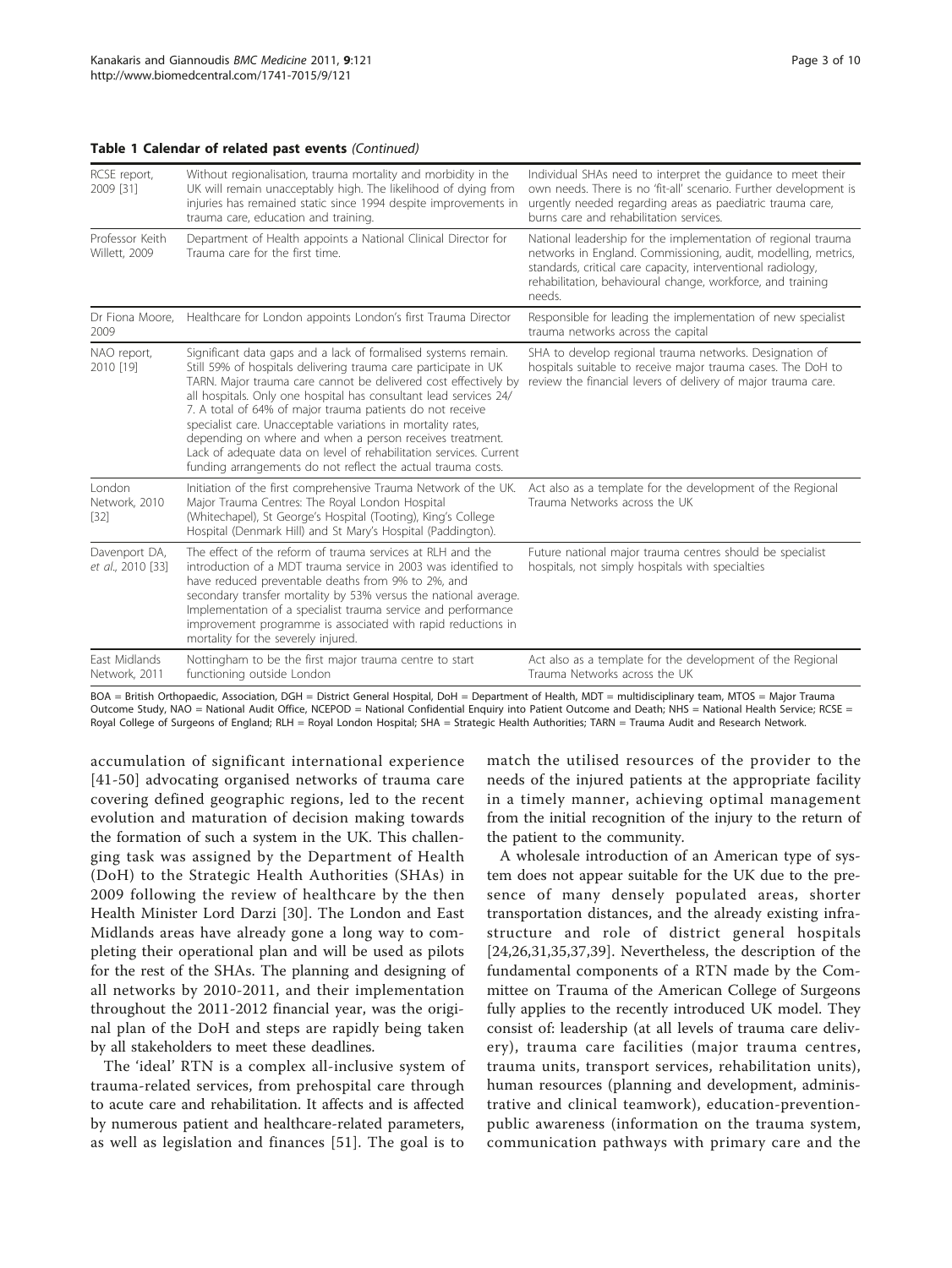public), triage-transport means, interhospital transfers, communication network (at all levels of the trauma system), rehabilitation, and data collection and quality assurance monitoring [\[41](#page-8-0)].

The appointment for the first time of a National Clinical Director in 2009, and the subsequent appointment of London's Trauma Director, reflect the importance given to inspired and clinically experienced leadership at the highest level of planning, decision making and coordination. It signifies the fact that the reformation of trauma in the UK is finally being taken seriously. The role of leadership transects all through the pyramid of the introduced trauma system, with the assignment of regional and local trauma leaders with administrative and clinical representation at all levels.

Trauma care will be provided within the network, structured in different tiers of applied resources, ranging between trauma units and major trauma centres, based on each patient's need. The assignment of roles and subsequent accreditation and revalidation of trauma hospitals to the different tiers has been initiated by each SHA and local clinical advisory boards. One or more major trauma centres (MTCs) will be identified in each region by the SHA according to specific criteria (Table [2](#page-4-0)). The Royal College of Surgeons of England [[52](#page-9-0)] recommended the allocation of one MTC for every 3-4 million inhabitants based on particular geographic and population characteristics as well as comprehensive evidence on the correlation of outcome to the trauma centre's volume [\[53,54](#page-9-0)], making a total number of 12-16 across England.

Each MTC will be collaborating with a number of other hospitals delivering trauma care for less complex cases (trauma units (TUs)). These TUs will also be identified within each SHA in collaboration with Primary Care Trusts (PCTs)/Primary Care Consortiums, and assigned the management of less complex injuries, providing mostly limited and selected trauma care. At a third level, local hospitals will continue to provide existing emergency department services for minor injuries. The relationship and collaboration of the different healthcare facilities of different levels within the same regional network (MTC and TUs) is assured from the first phase of designation. Each SHA is responsible for facilitating and coordinating the establishment of robust communication pathways, and all stakeholders need to appreciate the vital role of collaboration at all levels. Existing pathways between hospitals and health services under the current secondary/tertiary referral system may also be utilised as scaffolds for the future RTN structure. Major threats of failure of this proposed RTN structure include congestion of the MTCs and segmentation of patient care between the MTC, peripheral units and rehabilitation [\[31\]](#page-8-0).

The existing practice of consultant-led resuscitation available mostly in working hours will change to a 24-h consultant presence 7 days a week in all MTCs. Equally, consultant-led services will be available in a short timeframe post admission for all relevant surgical specialties (Table [2](#page-4-0)). Obvious requirements for the appointment of Accident and Emergency (A&E) consultants, traumaoriented surgical specialists, as well as the recruitment of all necessary human resources and assets, are being addressed urgently in all SHAs and Trusts. Administrative and clinical personnel focused specifically on the care of the injured patients appear to be a major shift in health-related human resources over the last few years. To that end, institutions that have been already functioning as tertiary referral centres have the highest chance of becoming MTCs or TUs, making the selection process by the SHAs less difficult.

Trauma-related technical skills, training and professional education has been mostly provided by medical colleges, including courses for surgeons and other clinicians via the Advanced Trauma Life Support (ATLS) course, and for paramedics via the Pre-Hospital Trauma Life Support (PHTLS) course, which have withstood the test of time and have proven invaluable [\[31\]](#page-8-0). Further exposure and educational opportunities are currently available and will be explored, mostly related to the experience gained from the military and its advanced practices [[55](#page-9-0)-[58\]](#page-9-0). Education, however, should expand to include development of non-technical skills (leadership, communication, situation awareness, teamwork) [\[59,60](#page-9-0)], as well as addressing the necessity for increased public awareness and prevention measures. Primary Care Trusts and the public must be active participants in the RTN. They need to be informed of the ways to access it, collaborate with relevant individuals and professional groups within it, and how to interact and participate in its preservation and improvement. The London and East Midlands SHAs have incorporated these aspects of public training and interaction [\[32](#page-8-0)[,61](#page-9-0)] and their experience will be useful in the development of further networks across the country.

Specific triage protocols have been introduced in London to support decisions regarding which patients should be taken to the MTC on the basis of an assessment of patient physiology (vital signs, consciousness), anatomy of apparent injuries, mechanism of injury, and individual patient factors (for example, age extremes, pregnancy, obesity) [[32](#page-8-0)]. An anticipated overtriage of patients towards the MTCs is expected, but with time and with all the appropriate measures in place it is envisaged that this concern will be addressed. The role of the regional Ambulance Services in the specific design and implementation of these screening tools is essential. Each SHA is expected to involve them, as well as the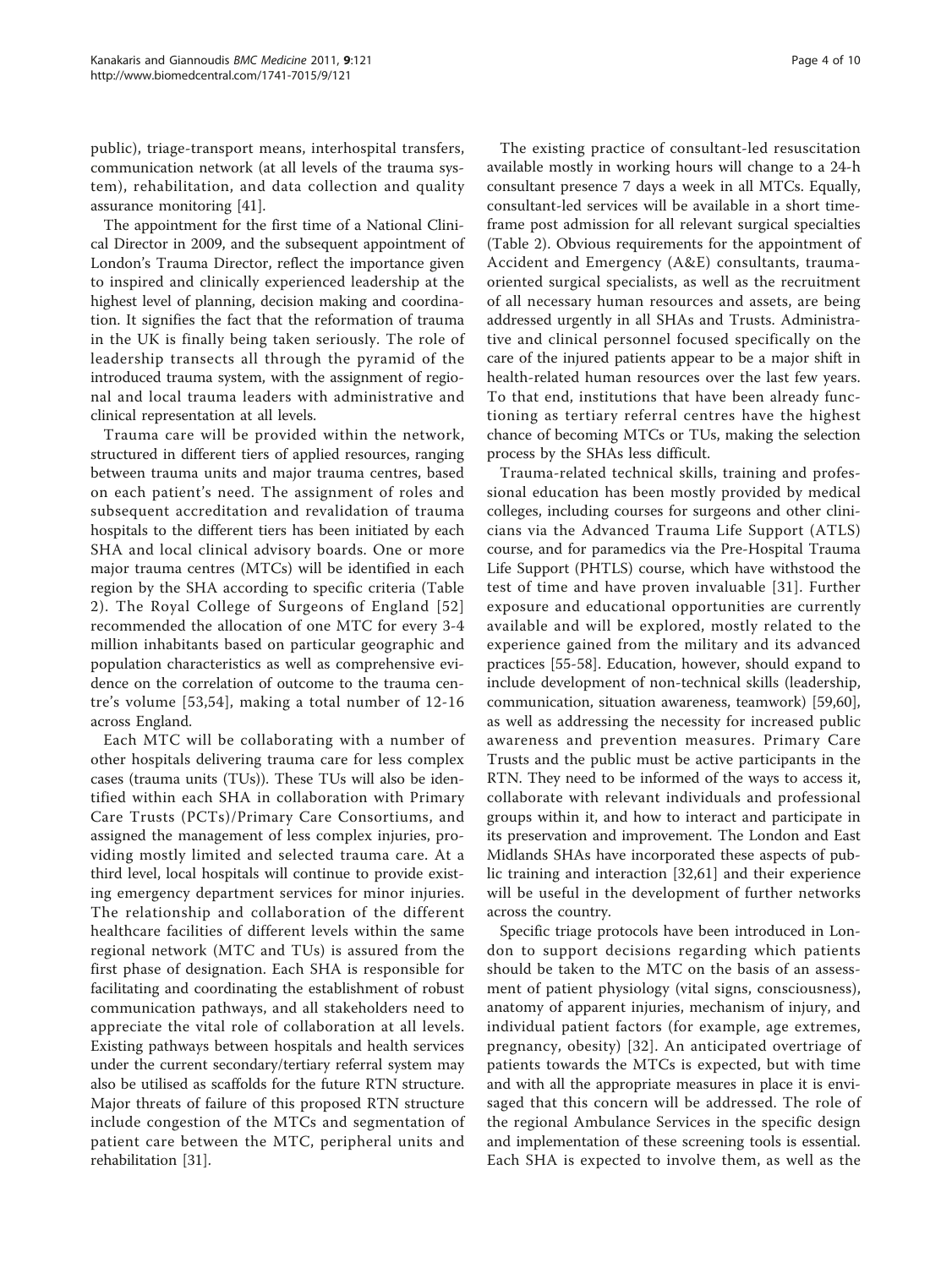# <span id="page-4-0"></span>Table 2 Essential characteristics of hospitals delivering trauma care in the Regional Trauma Network (RTN) era

| Characteristic                                                                                         | Types of Institutions offering care to injured patients                                                                                                                                  |                                                                                                                           |  |
|--------------------------------------------------------------------------------------------------------|------------------------------------------------------------------------------------------------------------------------------------------------------------------------------------------|---------------------------------------------------------------------------------------------------------------------------|--|
|                                                                                                        | Major trauma centre (MTC)                                                                                                                                                                | Trauma unit (TU)                                                                                                          |  |
| Total no. for England                                                                                  | $12 - 16$                                                                                                                                                                                | 80-100                                                                                                                    |  |
| Administration/governance:                                                                             |                                                                                                                                                                                          |                                                                                                                           |  |
| Commitment from executive team<br>administration and senior clinical staff to<br>deliver such services | 100%                                                                                                                                                                                     | 100%                                                                                                                      |  |
| Clinical director for trauma, programme<br>manager and data manager                                    | 100%                                                                                                                                                                                     | 100%                                                                                                                      |  |
| Full dataset submission to TARN                                                                        | 100%                                                                                                                                                                                     | 100%                                                                                                                      |  |
| Commitment to RTN, trauma governance,<br>continuous improvement                                        | 100%                                                                                                                                                                                     | 100%                                                                                                                      |  |
| Critically injured patients (complex or major >250 per year<br>trauma)                                 |                                                                                                                                                                                          | Only for few cases when the bypass protocols are<br>not followed (patient in extremis, accident in the<br>premises of TU) |  |
| Accident and emergency (A&E): early resuscitation:                                                     |                                                                                                                                                                                          |                                                                                                                           |  |
| A&E availability                                                                                       | 24/7                                                                                                                                                                                     | 24/7                                                                                                                      |  |
| Resuscitation trauma team leader                                                                       | Consultant 24/7 resident                                                                                                                                                                 | Experienced middle grade 24/7 resident; consultant<br>on call <sup>a</sup>                                                |  |
| Fully staffed with specialist nursing and<br>allied health professionals                               | 24/7                                                                                                                                                                                     | 24/7                                                                                                                      |  |
| Band 7 nurse: specialist ED trauma nursing                                                             | 24/7                                                                                                                                                                                     | Variable                                                                                                                  |  |
| Activation protocols: established prealert<br>pathways                                                 | 24/7                                                                                                                                                                                     | 24/7                                                                                                                      |  |
| Trauma service:                                                                                        |                                                                                                                                                                                          |                                                                                                                           |  |
| Ongoing patient care post initial<br>resuscitation                                                     | Consultant on call <sup>a</sup>                                                                                                                                                          | Consultant on call <sup>a</sup>                                                                                           |  |
| Admission under a named consultant                                                                     | Consultant on call <sup>a</sup>                                                                                                                                                          | Consultant on call <sup>a</sup>                                                                                           |  |
| Consultant-led service for ongoing<br>coordination of the care of major trauma<br>patients             | Consultant on call <sup>a</sup>                                                                                                                                                          | Consultant on call <sup>a</sup>                                                                                           |  |
| Trauma nurse coordinator                                                                               | Yes                                                                                                                                                                                      | Variable                                                                                                                  |  |
| Radiology: (X-ray/FAST-CT)                                                                             | Reporting within 24 h                                                                                                                                                                    | Reporting within 24 h                                                                                                     |  |
| Available high specification CT scanner                                                                | 24/7                                                                                                                                                                                     | $24/7^a$                                                                                                                  |  |
| Staffed laboratory services                                                                            | 24/7                                                                                                                                                                                     | 24/7                                                                                                                      |  |
| Blood bank                                                                                             | 24/7                                                                                                                                                                                     | 24/7                                                                                                                      |  |
| Massive transfusion protocol                                                                           | 24/7                                                                                                                                                                                     | 24/7                                                                                                                      |  |
| Trauma and orthopaedic                                                                                 | Middle grade resident, consultant on call <sup>a</sup> , pelvic Middle grade resident, consultant on call <sup>a</sup><br>reconstruction service, complex limb<br>reconstruction service |                                                                                                                           |  |
| General surgery                                                                                        | Middle grade resident, consultant on call <sup>a</sup>                                                                                                                                   | Middle grade resident, consultant on call <sup>a</sup>                                                                    |  |
| Neurosurgery                                                                                           | Middle grade resident, consultant on call <sup>a</sup>                                                                                                                                   | Variable                                                                                                                  |  |
| Spinal surgery                                                                                         | Middle grade on call <sup>a</sup> , consultant on call <sup>a</sup>                                                                                                                      | Variable                                                                                                                  |  |
| Vascular surgery                                                                                       | Middle grade resident, consultant on call <sup>a</sup>                                                                                                                                   | Middle grade resident, consultant on call <sup>a</sup>                                                                    |  |
| Anaesthetist                                                                                           | Middle grade resident, consultant on call <sup>a</sup> ; ODP<br>support within resuscitation                                                                                             | Middle grade resident, consultant on call <sup>a</sup>                                                                    |  |
| Plastic surgery                                                                                        | Middle grade on call <sup>a</sup> , consultant on call <sup>a</sup>                                                                                                                      | Variable                                                                                                                  |  |
| Urology                                                                                                | Middle grade on call <sup>a</sup> , consultant on call <sup>a</sup>                                                                                                                      | Variable                                                                                                                  |  |
| Cardio/thoracic surgery                                                                                | Middle grade on call <sup>a</sup> , consultant on call <sup>a</sup>                                                                                                                      | Variable                                                                                                                  |  |
| Maxillofacial/head and neck                                                                            | Middle grade on call <sup>a</sup> , consultant on call <sup>a</sup>                                                                                                                      | Variable                                                                                                                  |  |
| Interventional radiology                                                                               | Angio suite available 24/7 <sup>a</sup> , consultant on call <sup>a</sup>                                                                                                                | Variable                                                                                                                  |  |
| Dedicated trauma theatres, operating lists                                                             | Immediately available, ability for second if<br>overwhelmed                                                                                                                              | Immediately available, ability for second if<br>overwhelmed                                                               |  |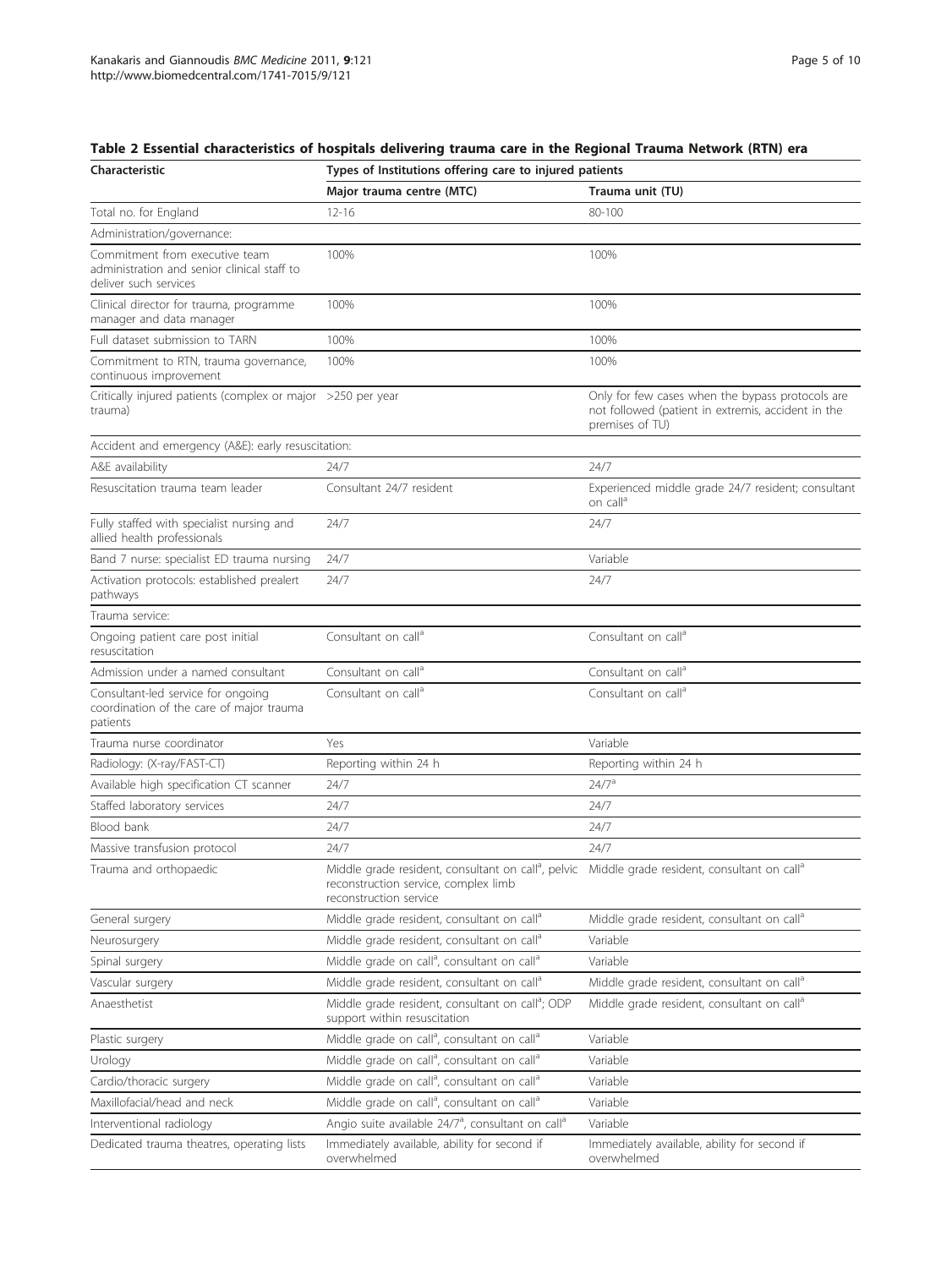| 24/7                                                   | 24/7                                                   |
|--------------------------------------------------------|--------------------------------------------------------|
| Middle grade resident, consultant on call <sup>a</sup> | Middle grade resident, consultant on call <sup>a</sup> |
|                                                        |                                                        |
| Education-prevention-research programmes 100%          | Variable                                               |
| 100%                                                   | 100%                                                   |
| 100%                                                   | 100%                                                   |
| 100%                                                   | 100%                                                   |
|                                                        |                                                        |

Table 2 Essential characteristics of hospitals delivering trauma care in the Regional Trauma Network (RTN) era (Continued)

<sup>a</sup>Available in 30 min.

 $CT = computed tomography; ODP = operating department practitioner.$ 

rest of the stakeholders, taking into consideration local parameters in each region.

Transportation of trauma cases to the appropriate hospital in the network will become effective via the standard ambulance land and air services. Modern screening protocols, coordination by senior clinicians, and rationalisation of the geographic distribution of the TUs and the MTC(s) in each region is expected to secure the delivery of the appropriate level of care at the appropriate time for every injured patient. An acceptable transportation time within 30-45 min is expected to have minimal adverse effect on the outcome of trauma cases [\[41\]](#page-8-0), as long as ambulance paramedic personnel are well trained and equipped, and the receiving hospital is of the appropriated level for the patient's needs.

As identified mostly from the interaction with public and the PCTs from the London and East Midlands pilot work, the support of families and carers, availability of counselling services, involvement of the above in the decisions about continuum of care and choice of TU to be transferred to post MTC hospitalisation, are of great importance. Patients should be taken to the bestequipped hospital for their particular injury, even if this means a slightly longer journey. MTCs must also fulfil minimum requirements of easy access in terms of public transportation, parking, accommodation and childcare. Each RTN must optimise all these parameters for the patients and their carers, making the whole experience of trauma care less stressful [\[31,32,37,39,](#page-8-0)[61\]](#page-9-0).

Robust communication systems and pathways are another of the major pillars of the designed RTNs. Direct access lines and around the clock, readily-available contacts will be accessible to all relevant stakeholders. It will ensure the continuity of care between MTC, TUs, rehabilitation units and general practitioner (GP) consortiums.

The current status of underprovision of rehabilitation services, especially to major trauma patients, is expected to be reversed by prompt engagement of these highdemand cases with complex and specialist rehabilitation practitioners. A more centralised rehabilitation framework with synchronisation of all the available resources is desirable, which would allow a more selfdirected therapy based on the individual demands of the patient [\[36](#page-8-0)]. Rehabilitation will start intensively from the acute phase, and continue uninterrupted following patient repatriation. Inevitably, redistribution of the available human and material resources, as well as additional specialists and infrastructure facilities, will be required. At a local level the early engagement of all stakeholders from all different trauma-related groups is initiated. The identification of the currently available capacity across the span of each region and the prerequisites for each individual health facility to function in its regional network is also underway. Specific workgroups in each SHA have been formed over the last year to ascertain the methodology and keep to the tight timelines. Effective leadership will be needed to drive the rehabilitation of major trauma patients within and outside the hospital setting from the early stages of their admission. Patients will be given a prescription for rehabilitation and specialised personnel will be involved from the very early stages, coordinating the overall rehabilitation course of each patient, preventing delays and optimising the final outcome. Directories of available rehabilitation services and contacts across each RTN will be developed to accommodate this increased workload [\[62](#page-9-0)].

Data currently collected by the Trauma Audit and Research Network (TARN) has matured over the last two decades and is expected to expand and incorporate all trauma-care-providing hospitals. Specific steps and plans have been made to erase existing financial or structural arguments for non-participation in the TARN family. In the fast-approaching new era, all hospitals participating in each trauma network will by default contribute to the TARN data collection, and are expected to work together sharing data collection assets and personnel. The new tariff for major trauma being developed by the DoH is expected to include an uplift to cover the cost of TARN membership [[62](#page-9-0)]. The currently-collected information includes all the key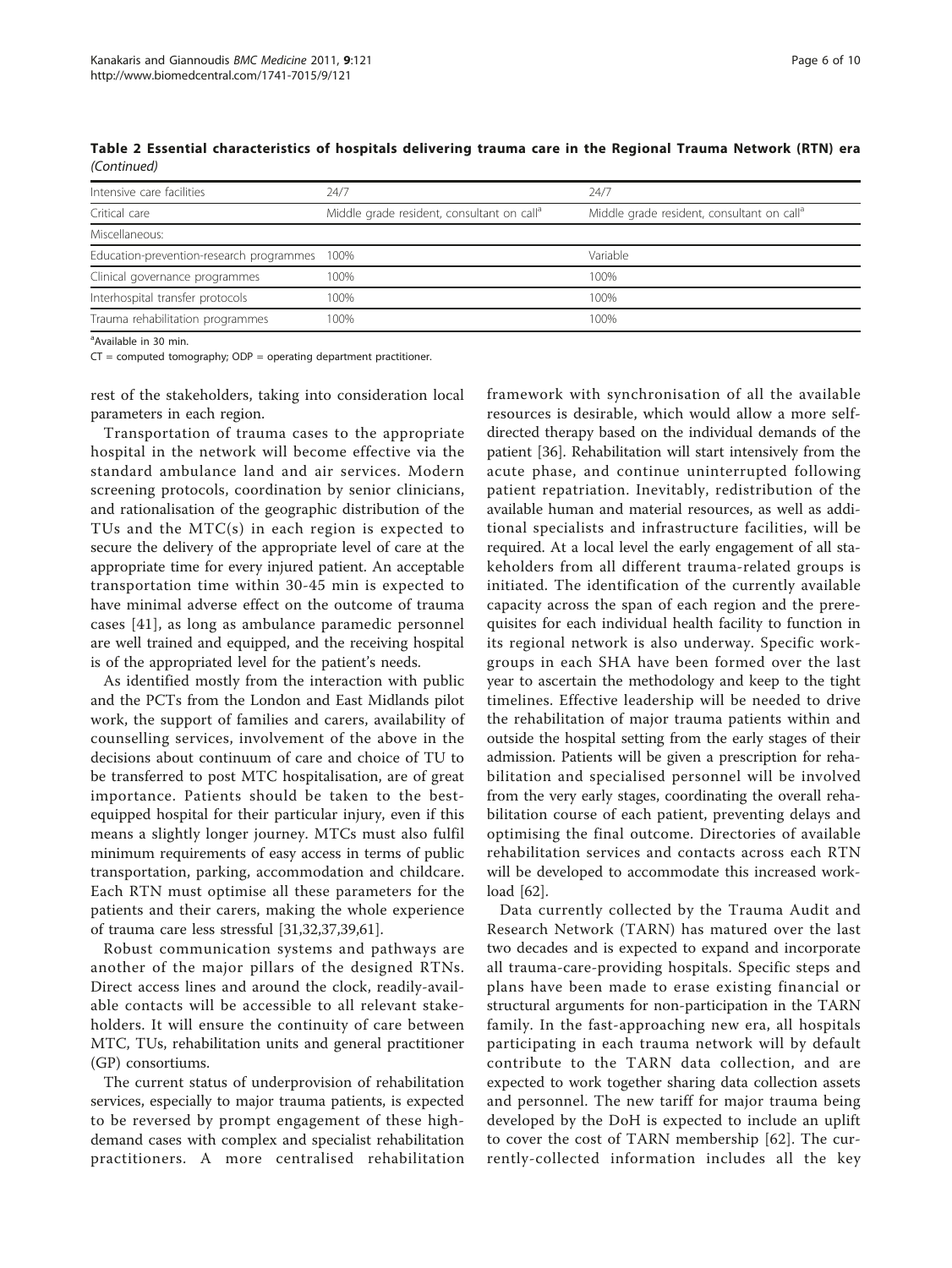observations, investigations and interventions through the patient's pathway, details on the injury mechanism, and injury descriptions that allow the assignment of injury scores and outcome on discharge from about 90% of England's trauma-receiving hospitals [[63\]](#page-9-0). The recorded data include all patients that sustained a traumatic injury and whose length of stay was 72 h or more and/or all trauma-related deaths, admissions to intensive care units (ICUs)/high-dependency units (HDUs), and/ or transfers from another hospital for specialist care. The expectation is to achieve 100% of compliance and submission of data from all hospitals participating in the RTN by the end of 2011 [\[63](#page-9-0)]. In parallel, the DoH and the TARN are expected to develop measures of outcome additional to the evidence collected from TARN that will cover the entire pathway of the injured patients from prehospital care to rehabilitation. All this evidence will be used to benchmark performance between SHAs, Trusts, MTCs, TUs, Ambulance Trusts, and rehabilitation units at a regional and national level. The role of the National Institute of Health and Clinical Excellence (NICE) in accordance with the DoH will be to develop the long-anticipated standards of trauma care, monitor their effectiveness, and propose changes in due time. The function of the MTCs and TUs is expected to be revalidated and monitored based on the TARN evidence, and key performance indexes in comparison to their peers and international standards regarding mortality, length of hospital stay, patient-reported outcome measures and trauma-specific outcome measures that will be introduced [[64,65](#page-9-0)].

The role of the trauma network in trauma-specific clinical research, education and prevention will be another basic pillar and standard item of the network's agenda [[66\]](#page-9-0). Each MTC will be linked with local Comprehensive Local Research Network (CLRN) specialty groups and higher education institutions, funding bodies and National Institute of Health Research (NIHR) network, contributing substantially to the development and realisation of trauma-related research at a national level [[62\]](#page-9-0).

The financial aspects of this effort have also been evaluated and significant steps forward have been introduced by the National Clinical Trauma Director [[65](#page-9-0)]. The calculated economic cost of the RTN implementation nationally is expected to be cost neutral, and progressively will evolve into a cost reduction system [[65](#page-9-0)]. According to the Trauma Char on current figures the costs of implementation will range from £1.4 million to £2 million per MTC [[67](#page-9-0)]. Their variation is attributed to the differences between the centres' present state of providing specialist services and their existing infrastructure. Further cost-effectiveness evidence based on the available data on modelling and monitoring the traumarelated burden led to the conclusion that a regional trauma system in England will be cost effective if the initial investment for the RTN full implementation nationally is less than £60-70 million [[68\]](#page-9-0).

Additional expenditure will be needed to cover the additional transfer costs of trauma patients (initial bypass protocols, repatriation transfers), as well as for the early ample involvement of the rehabilitation services. Evidence from the international literature suggests that with basic drives the reduction of hospital and ICU stay after the first years of the system's maturation (a period of 2-3 years) a positive income shift should occur. The increased direct medical cost due to the anticipated effect on the survivorship of the trauma population should also be evaluated, calculated and claimed in order to have a balanced economic future. A reform of the application of existing HRG-4 based on payment by results (PbR) tariffs in the case of injuries has been announced and is expected to allow the rationalisation of the hospitals reimbursement from April 2011. Crossmatching the diagnosis scores, based on the World Health Organization International Classification of Diseases, tenth edition (ICD-10), with the intervention/procedure complexity will produce a more realistic model of coding and refunding. With the centralisation of major trauma services, foreseeable improvements on length of hospital stay and outcome, in combination with the use of appropriate coding models, the RTNs will be able to sustain the new trauma services, compensating and justifying all necessary investments. In addition, critical care tariffs will be mandated as bed-day rates from April 2011, diminishing the weaknesses of the previously block contracts and allowing the expansion of ICU capacity at MTCs if and when required. From a wider perspective, using estimates from the Department of Transport [[69\]](#page-9-0) regarding the direct and indirect costs of each road traffic accident (RTA) victim (£1.64 million per fatality and £185,000 per serious injury in 2007 values), and the estimated reduction in such fatalities according to the recent prediction of the National Audit Office (NAO) of 600 lives per year [\[39](#page-8-0)], the savings could well reach the sum of £879 million each year in England.

### Future challenges

Establishment of specialist RTN services and adoption of a robust clinical governance programme can achieve significant improvements in the process of care and outcomes from severe injury [[33](#page-8-0)]. The proposed inclusive system will incorporate the MTCs, local TUs, and ambulance and rehabilitation services (hospital and community) into one network directory. This seamless, linked system will optimise patient outcomes and concurrently reduce lengths of hospital stay, rationalise the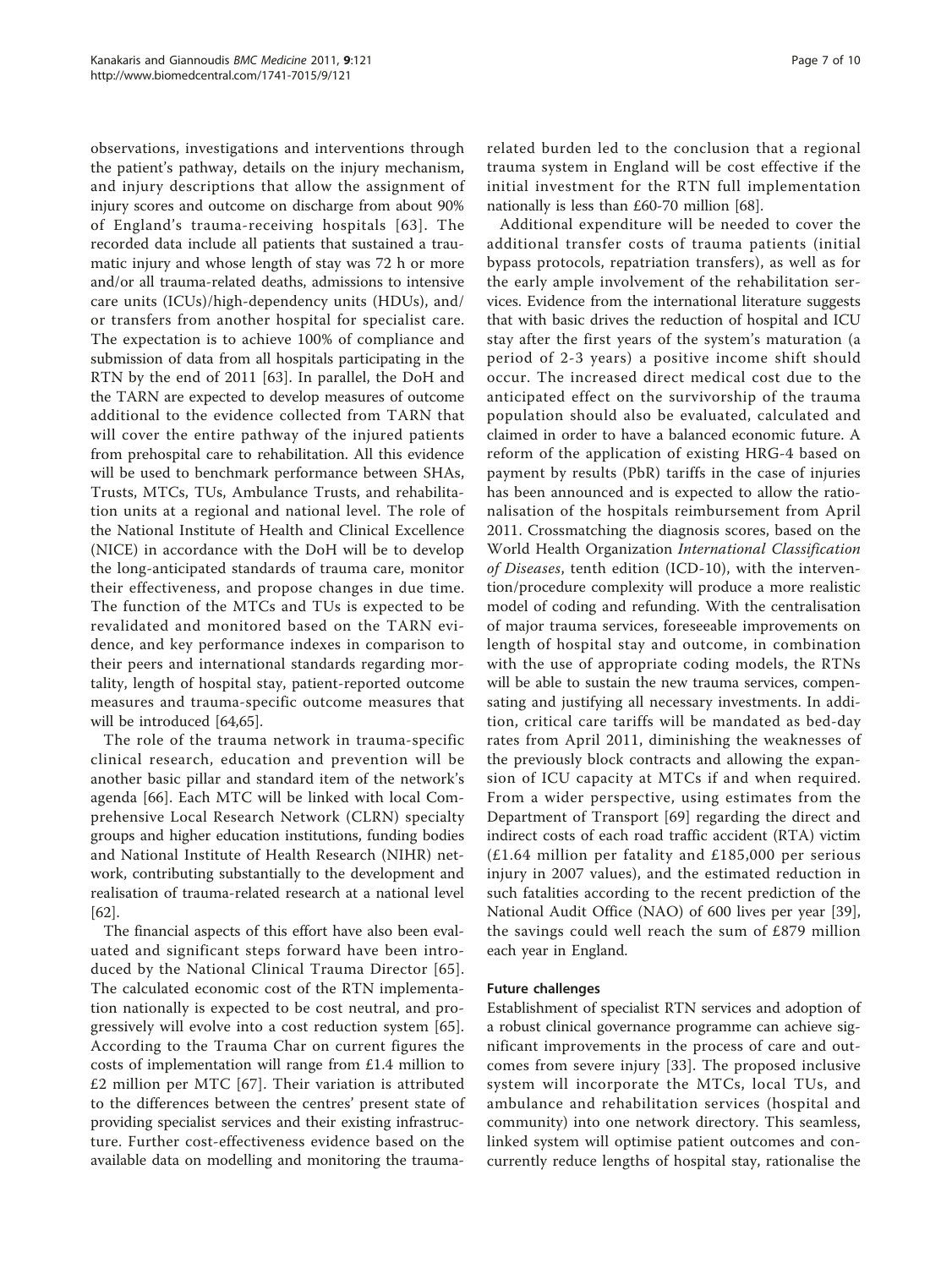use of intensive care beds, reduce disability and improve occupational return, with an overall improvement in patient experience.

There are a number of anticipated challenges that each of the components of the RTN will face in the near future. Further, it is expected that numerous other problems will arise that local and national leaders and stakeholders will have to overcome in this endeavour.

The biggest challenge facing the RTN is to constructively utilise the diversity, complexity and uniqueness of individuals and organisations in a finely tuned system for prevention of injury and provision of high quality of care for all injured patients.

In addition, financial limitations are also a major obstacle, especially if the approach to the problem is confined to a short period of time. However, in the mid to long term there is no reason that restructuring of our failing trauma services will not be proven cost effective at local, regional and national levels [\[38](#page-8-0)].

Another critical point with regard to the excellent paradigm of the London RTNs, the pioneers of this national trauma reformation, is that certain lessons can be learnt even though a complete replication of their model in other regions of the UK would be impractical. The dense urban character of the capital is not met even in other large urban areas of the country. Further, a significant variance can be anticipated in the sheer numbers of major trauma cases that each MTC will treat annually. The determination of whether a lower threshold of 250 cases annually [[41](#page-8-0)], in order to maintain the necessary levels of readiness and expertise, is adequate or achievable, can only be verified over time.

It is clear from the international experience of regionalisation of trauma services that safe conclusions of its effectiveness at a larger or a local scale can be evaluated after the first 2-5 years of implementation [[49](#page-8-0),[50](#page-9-0),[70](#page-9-0)]. This transitional period for the RTN system may prove to be demanding and may raise significant dilemmas and questions as to the suitability of the project for the whole of the UK, or for some of the peripheral regions. For this reason, the role of each SHA, PCT and local Trust is essential in fine tuning the general idea to accommodate the specific needs and characteristics of each region. Patience and persistence in this endeavour are of paramount importance to this mid-term to longterm investment in human resources, assets, and efforts. The foreseeable initial improvements are expected to be related to complex trauma disability rates, and secondarily to mortality.

The most unexplored component of RTN implementation is related to rehabilitation services. The existing capacities of these services in the hospital as well as in the community setting are not recorded, nor addressed in the pilot model of London, at least in comparison to

the other essential aspects of RTNs. Significant variance is expected to exist between different SHAs and regions, whilst the financial aspects of their upgrading also remain unknown. The significance of rehabilitation services is crucial as its failure will lead to the early congestion and suffocation of MTCs, and will undermine the expected improvements in disability rates of the injured patients during the first years of the RTN system.

Present data recording and quality assurance are based solely on the TARN database, which under-represents the clinical reality as it collects data from the majority of but not all trauma-covering hospitals, and is mostly based around fatalities in admitted patients. Nevertheless, the quality of this database, and the support it receives from the national trauma leaders, offers a strong starting point. The incorporation of data from ambulance services and rehabilitation units is expected to produce an amalgamation of collected evidence that will surpass any previous audit attempt. Obvious organisational and administrative demands for such a task should not be underestimated, and remain unspecified in the existing RTN national plan.

#### **Conclusions**

The reform of trauma care in England, especially the care of severely injured patients, has already started, with strong clinical leadership being embraced as the way forward. There is no doubt that the trauma-related healthcare community is finally, after many years, under the spotlight. However, one may argue that the timing may not be perfect due to the current unprecedented economic climate. Moreover, the expectations are high and time is pressing. While for the first time ever a genuine political will and support exists, the changes required to maintain the momentum for the implementation of the RTN need to be marshalled against arguments, myths and perceptions from the past. Such an approach may reverse the disinterested attitudes of many, and gradually produce a cultural shift in the public, clinicians and policymakers over time. Only then can a successful implementation of the RTN concept be expected and the long-aspired optimisation of the care of traumatised patients in England attained.

#### Authors' contributions

NKK contributed to the design, acquisition of relative data, drafting of the manuscript. PVG contributed to the conception, design, and final drafting of the manuscript. Both authors read and approved the final manuscript.

#### Competing interests

The authors declare that they have no competing interests.

Received: 18 May 2011 Accepted: 11 November 2011 Published: 11 November 2011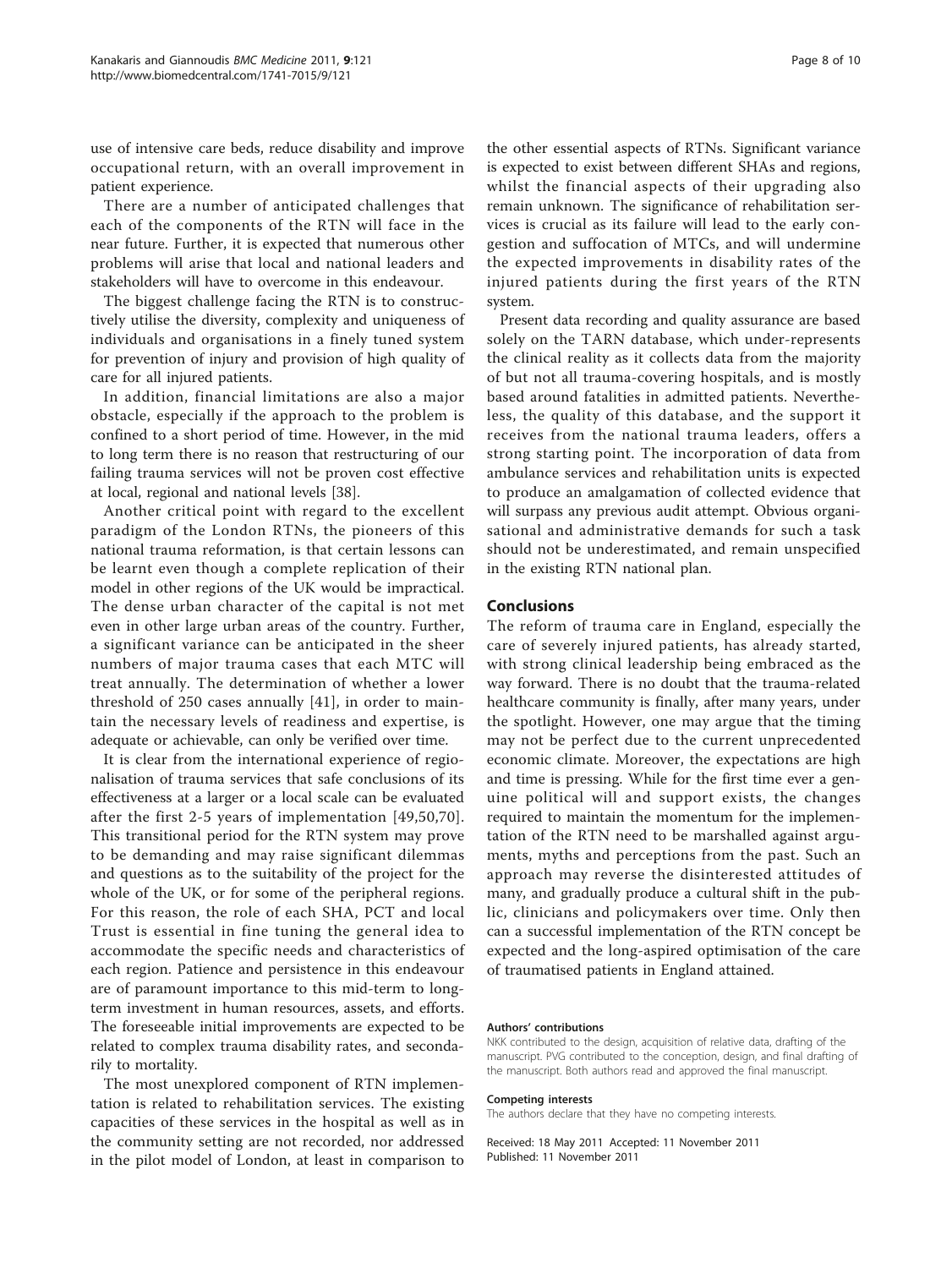#### <span id="page-8-0"></span>References

- 1. Department of Health: Saving Lives: Our Healthier Nation.[\[http://www.](http://www.archive.official-documents.co.uk/document/cm43/4386/4386-00.htm) [archive.official-documents.co.uk/document/cm43/4386/4386-00.htm](http://www.archive.official-documents.co.uk/document/cm43/4386/4386-00.htm)].
- 2. Department of Health: Health Profile of England, 2008.[\[http://www.dh.gov.](http://www.dh.gov.uk/en/Publicationsandstatistics/Publications/PublicationsStatistics/DH_093465) [uk/en/Publicationsandstatistics/Publications/PublicationsStatistics/](http://www.dh.gov.uk/en/Publicationsandstatistics/Publications/PublicationsStatistics/DH_093465) [DH\\_093465\]](http://www.dh.gov.uk/en/Publicationsandstatistics/Publications/PublicationsStatistics/DH_093465).
- 3. Department of Transport: Reported Road Casualties Great Britain. 2008 [\[http://www.dft.gov.uk/pgr/statistics/datatablespublications/accidents/](http://www.dft.gov.uk/pgr/statistics/datatablespublications/accidents/casualtiesgbar/rrcgb2008) [casualtiesgbar/rrcgb2008](http://www.dft.gov.uk/pgr/statistics/datatablespublications/accidents/casualtiesgbar/rrcgb2008)].
- 4. Office for National Statistics: Mortality statistics. Injury and poisoning. Review of the Registrar General on deaths attributed to injury and poisoning in England and Wales. 2009 [[http://www.ons.gov.uk/ons/rel/](http://www.ons.gov.uk/ons/rel/vsob1/injury-and-poisoning-mortality-in-england-and-wales/2009/index.html) [vsob1/injury-and-poisoning-mortality-in-england-and-wales/2009/index.](http://www.ons.gov.uk/ons/rel/vsob1/injury-and-poisoning-mortality-in-england-and-wales/2009/index.html) [html\]](http://www.ons.gov.uk/ons/rel/vsob1/injury-and-poisoning-mortality-in-england-and-wales/2009/index.html).
- 5. Office for National Statistics: Mortality Statistics: Injury and Poisoning, England and Wales (Series DH4: discontinued). Review of the Registrar General on deaths attributed to injury and poisoning in England and Wales. 2004 [[http://www.ons.gov.uk/ons/publications/index.html?pageSize](http://www.ons.gov.uk/ons/publications/index.html?pageSize = 50&newquery=Review-of-the-Registrar-General-on-deaths-attributed-to-injury-and-poisoning-in-England-and-Wales) [= 50&newquery=Review-of-the-Registrar-General-on-deaths-attributed-to](http://www.ons.gov.uk/ons/publications/index.html?pageSize = 50&newquery=Review-of-the-Registrar-General-on-deaths-attributed-to-injury-and-poisoning-in-England-and-Wales)[injury-and-poisoning-in-England-and-Wales](http://www.ons.gov.uk/ons/publications/index.html?pageSize = 50&newquery=Review-of-the-Registrar-General-on-deaths-attributed-to-injury-and-poisoning-in-England-and-Wales)].
- 6. National Confidential Enquiry into Patient Outcome and Death: Trauma: who cares?[[http://www.ncepod.org.uk/2007t.htm\]](http://www.ncepod.org.uk/2007t.htm).
- 7. The Royal College of Surgeons of England: Regional trauma systems: Interim guidance for commissioners.[[http://www.rcseng.ac.uk/](http://www.rcseng.ac.uk/publications) [publications](http://www.rcseng.ac.uk/publications)].
- 8. Baker SP, O'Neill B: [The injury severity score: an update.](http://www.ncbi.nlm.nih.gov/pubmed/994270?dopt=Abstract) J Trauma 1976, 16:882-885.
- 9. Association for the Advancement of Automotive Medicine: The Abbreviated Injury Scale. Des Plaines, IL USA: Association for the Advancement of Automotive Medicine; 1990.
- 10. Soreide K: [Epidemiology of major trauma.](http://www.ncbi.nlm.nih.gov/pubmed/19526611?dopt=Abstract) Br J Surg 2009, 96:697-698.
- 11. Accident Services Review Committee of Great Britain and Ireland: Interim Report of the Review Committee on Accident Services of Great Britain and Ireland London, UK: British Medical Association; 1961.
- 12. Accident Services Review Committee of Great Britain and Ireland: Accident Services of Great Britain and Ireland: Second Report London, UK: British Medical Association; 1965.
- 13. Accident Services Review Committee of Great Britain and Ireland: Report of a Working Party on Progress in the Provision of Accident Services London, UK: British Medical Association; 1970.
- 14. Cales RH, Trunkey DD: [Preventable trauma deaths. A review of trauma](http://www.ncbi.nlm.nih.gov/pubmed/3894708?dopt=Abstract) [care systems development.](http://www.ncbi.nlm.nih.gov/pubmed/3894708?dopt=Abstract) JAMA 1985, 254:1059-1063.
- 15. The Royal College of Surgeons of England: Report of the working party on the management of patients with major injuries [\[http://www.rcseng.ac.uk/](http://www.rcseng.ac.uk/publications) [publications](http://www.rcseng.ac.uk/publications)].
- 16. Anderson ID, Woodford M, de Dombal FT, Irving M: Retrospective study of 1000 deaths from injury in England and Wales. Br Med J (Clin Res Ed) 1988, 296:1305-1308.
- 17. The British Orthopaedic Association: The Management of Trauma in Great Britain.[<http://www.boa.ac.uk/site/showpublications.aspx?id = 59>].
- 18. Redmond AD: [The North Staffordshire trauma system.](http://www.ncbi.nlm.nih.gov/pubmed/8229914?dopt=Abstract) J R Coll Surg Edinb 1993, 38:248-250.
- National Audit Office: NHS Accident and Emergency Departments in England.[\[http://www.nao.org.uk/publications/archive/9293.aspx](http://www.nao.org.uk/publications/archive/9293.aspx)].
- 20. The British Orthopaedic Association: The Management of Skeletal Trauma in the United Kingdom.[\[http://www.boa.ac.uk/site/showpublications.aspx?](http://www.boa.ac.uk/site/showpublications.aspx?id=59) [id=59\]](http://www.boa.ac.uk/site/showpublications.aspx?id=59).
- 21. Yates DW, Woodford M, Hollis S: [Preliminary analysis of the care of](http://www.ncbi.nlm.nih.gov/pubmed/1422327?dopt=Abstract) [injured patients in 33 British hospitals: first report of the United](http://www.ncbi.nlm.nih.gov/pubmed/1422327?dopt=Abstract) [Kingdom major trauma outcome study.](http://www.ncbi.nlm.nih.gov/pubmed/1422327?dopt=Abstract) BMJ 1992, 305:737-740.
- 22. Lecky F, Woodford M, Yates DW: [Trends in trauma care in England and](http://www.ncbi.nlm.nih.gov/pubmed/10832827?dopt=Abstract) [Wales 1989-97. UK Trauma Audit and Research Network.](http://www.ncbi.nlm.nih.gov/pubmed/10832827?dopt=Abstract) Lancet 2000, 355:1771-1775.
- 23. Rowley DI: [Trauma and trauma management.](http://www.ncbi.nlm.nih.gov/pubmed/7980733?dopt=Abstract) J R Coll Surg Edinb 1993, 38:246-247.
- 24. Nicholl J, Turner J: [Effectiveness of a regional trauma system in reducing](http://www.ncbi.nlm.nih.gov/pubmed/9402777?dopt=Abstract) [mortality from major trauma: before and after study.](http://www.ncbi.nlm.nih.gov/pubmed/9402777?dopt=Abstract) BMJ 1997, 315:1349-1354.
- 25. The British Orthopaedic Association: The Care of Severely Injured Patients in the United Kingdom.[\[http://www.boa.ac.uk/site/showpublications.aspx?](http://www.boa.ac.uk/site/showpublications.aspx?id=59) [id=59\]](http://www.boa.ac.uk/site/showpublications.aspx?id=59).
- 26. The British Orthopaedic Association: Better Care for the Severely Injured. A joint report from the Royal College of Surgeons of England and the British Orthopaedic Association.[[http://www.rcseng.ac.uk/publications/](http://www.rcseng.ac.uk/publications/docs/severely_injured.html) [docs/severely\\_injured.html\]](http://www.rcseng.ac.uk/publications/docs/severely_injured.html).
- 27. Lecky FE, Woodford M, Bouamra O, Yates DW: [Lack of change in trauma](http://www.ncbi.nlm.nih.gov/pubmed/12421775?dopt=Abstract) [care in England and Wales since 1994.](http://www.ncbi.nlm.nih.gov/pubmed/12421775?dopt=Abstract) Emerg Med J 2002, 19:520-523.
- 28. National Audit Office: Improving Emergency Care in England. Report by the Comptroller and Auditor General.[[http://www.publications.parliament.](http://www.publications.parliament.uk/pa/cm200405/cmselect/cmpubacc/445/445.pdf) [uk/pa/cm200405/cmselect/cmpubacc/445/445.pdf\]](http://www.publications.parliament.uk/pa/cm200405/cmselect/cmpubacc/445/445.pdf).
- 29. Darzi A: Healthcare for London: A Framework for Action. NHS for London.[[http://www.london.nhs.uk/news-and-health-issues/press-releases/](http://www.london.nhs.uk/news-and-health-issues/press-releases/archive/healthcare-for-london:-a-framework-for-action) [archive/healthcare-for-london:-a-framework-for-action\]](http://www.london.nhs.uk/news-and-health-issues/press-releases/archive/healthcare-for-london:-a-framework-for-action).
- 30. Department of Health: High Quality Care for All. NHS next stage review final report.[\[http://www.dh.gov.uk/en/Publicationsandstatistics/Publications/](http://www.dh.gov.uk/en/Publicationsandstatistics/Publications/PublicationsPolicyAndGuidance/DH_085825) [PublicationsPolicyAndGuidance/DH\\_085825](http://www.dh.gov.uk/en/Publicationsandstatistics/Publications/PublicationsPolicyAndGuidance/DH_085825)].
- 31. The Royal College of Surgeons of England: The Intercollegiate Group on Trauma Standards: Regional trauma systems. interim guidance for commissioners.[\[http://www.rcseng.ac.uk/publications](http://www.rcseng.ac.uk/publications)].
- London Trauma Office: London's new Trauma system.[[http://](http://healthcareforlondon.steel-ltd.com/assets/Major-trauma/LTO-factsheet060410.pdf) [healthcareforlondon.steel-ltd.com/assets/Major-trauma/LTO-factsheet060410.](http://healthcareforlondon.steel-ltd.com/assets/Major-trauma/LTO-factsheet060410.pdf) [pdf](http://healthcareforlondon.steel-ltd.com/assets/Major-trauma/LTO-factsheet060410.pdf)].
- 33. Davenport RA, Tai N, West A, Bouamra O, Aylwin C, Woodford M, McGinley A, Lecky F, Walsh MS, Brohi K: [A major trauma centre is a](http://www.ncbi.nlm.nih.gov/pubmed/20013932?dopt=Abstract) [specialty hospital not a hospital of specialties.](http://www.ncbi.nlm.nih.gov/pubmed/20013932?dopt=Abstract) Br J Surg 2010, 97:109-117.
- 34. Bircher M, Giannoudis PV: [Pelvic trauma management within the UK: a](http://www.ncbi.nlm.nih.gov/pubmed/14728948?dopt=Abstract) [reflection of a failing trauma service.](http://www.ncbi.nlm.nih.gov/pubmed/14728948?dopt=Abstract) Injury 2004, 35:2-6.
- 35. Giannoudis PV: [Optimising the management of the injured patient.](http://www.ncbi.nlm.nih.gov/pubmed/17889869?dopt=Abstract) Injury 2007, 38:1113-1114.
- 36. Giannoudis PV: [Editorial Management of patients with multiple injuries:](http://www.ncbi.nlm.nih.gov/pubmed/20082783?dopt=Abstract) [looking ahead to the future.](http://www.ncbi.nlm.nih.gov/pubmed/20082783?dopt=Abstract) *Injury* 2009, 40(Suppl 4):S1-4.
- 37. Giannoudis PV: [Trauma care in the UK and beyond: what are the issues?](http://www.ncbi.nlm.nih.gov/pubmed/19447386?dopt=Abstract) Injury 2009, 40:681-682.
- 38. Giannoudis PV, Kanakaris NK: [The unresolved issue of health economics](http://www.ncbi.nlm.nih.gov/pubmed/18541238?dopt=Abstract) [and polytrauma: the UK perspective.](http://www.ncbi.nlm.nih.gov/pubmed/18541238?dopt=Abstract) Injury 2008, 39:705-709.
- 39. National Audit Office: Major trauma care in England. Report by the Comptroller and Auditor General.[[http://www.nao.org.uk/publications/](http://www.nao.org.uk/publications/0910/major_trauma_care.aspx) [0910/major\\_trauma\\_care.aspx\]](http://www.nao.org.uk/publications/0910/major_trauma_care.aspx).
- 40. The Royal College of Surgeons of England and the British Orthopaedic Association: Better Care for the Severely Injured. A Joint Report from the Royal College of Surgeons of England and the British Orthopaedic Association.[[http://www.rcseng.ac.uk/publications\]](http://www.rcseng.ac.uk/publications).
- 41. American College of Surgeons Committee on Trauma: Resources for the Optimal Care of the Injured Patient Chicago, IL, USA: American College of Surgeons; 2006.
- 42. Edwards A, Di Bartolomeo S, Chieregato A, Coats T, Della Corte F, Giannoudis P, Gomes E, Groenborg H, Lefering R, Leppaniemi A, Lossius HM, Ortenwal P, Roise O, Rusnak M, Sturms L, Smith M, Bondegaard Thomsen A, Willett K, Woodford M, Yates D, Lecky F: [A comparison of](http://www.ncbi.nlm.nih.gov/pubmed/17714850?dopt=Abstract) [European Trauma Registries. The first report from the EuroTARN Group.](http://www.ncbi.nlm.nih.gov/pubmed/17714850?dopt=Abstract) Resuscitation 2007, 75:286-297.
- 43. Kuhne CA, Mand C, Sturm J, Lackner CK, Kunzel A, Siebert H, Ruchholtz S: [The Trauma Network of the German Society for Trauma 2009 \[in](http://www.ncbi.nlm.nih.gov/pubmed/19756455?dopt=Abstract) [German\].](http://www.ncbi.nlm.nih.gov/pubmed/19756455?dopt=Abstract) Unfallchirurg 2009, 112:878-884.
- 44. Mullins RJ, Mann NC: [Population-based research assessing the](http://www.ncbi.nlm.nih.gov/pubmed/10496613?dopt=Abstract) [effectiveness of trauma systems.](http://www.ncbi.nlm.nih.gov/pubmed/10496613?dopt=Abstract) J Trauma 1999, 47(Suppl):S59-66.
- 45. Papathanasopoulos A, Nikolaou V, Petsatodis G, Giannoudis PV: [Multiple](http://www.ncbi.nlm.nih.gov/pubmed/19128800?dopt=Abstract) [trauma: an ongoing evolution of treatment modalities?](http://www.ncbi.nlm.nih.gov/pubmed/19128800?dopt=Abstract) Injury 2009, 40:115-119.
- 46. Sampalis JS, Denis R, Lavoie A, Fréchette P, Boukas S, Nikolis A, Benoit D, Fleiszer D, Brown R, Churchill-Smith M, Mulder D: [Trauma care](http://www.ncbi.nlm.nih.gov/pubmed/10217218?dopt=Abstract) [regionalization: a process-outcome evaluation.](http://www.ncbi.nlm.nih.gov/pubmed/10217218?dopt=Abstract) J Trauma 1999, 46:565-579.
- 47. Schneppendahl J, Lefering R, Kuhne CA, Ruchholz S, Hakimi M, Witte I Logters T, Windolf J, Flohe S: Interhospital transfer of severely injured patients in Germany: Evaluation of the DGU trauma register [in German]. Unfallchirurg .
- 48. Utter GH, Maier RV, Rivara FP, Mock CN, Jurkovich GJ, Nathens AB: [Inclusive](http://www.ncbi.nlm.nih.gov/pubmed/16531850?dopt=Abstract) [trauma systems: do they improve triage or outcomes of the severely](http://www.ncbi.nlm.nih.gov/pubmed/16531850?dopt=Abstract) [injured?](http://www.ncbi.nlm.nih.gov/pubmed/16531850?dopt=Abstract) J Trauma 2006, 60:529-535.
- 49. West JG, Cales RH, Gazzaniga AB: [Impact of regionalization. The Orange](http://www.ncbi.nlm.nih.gov/pubmed/6847371?dopt=Abstract) [County experience.](http://www.ncbi.nlm.nih.gov/pubmed/6847371?dopt=Abstract) Arch Surg 1983, 118:740-744.